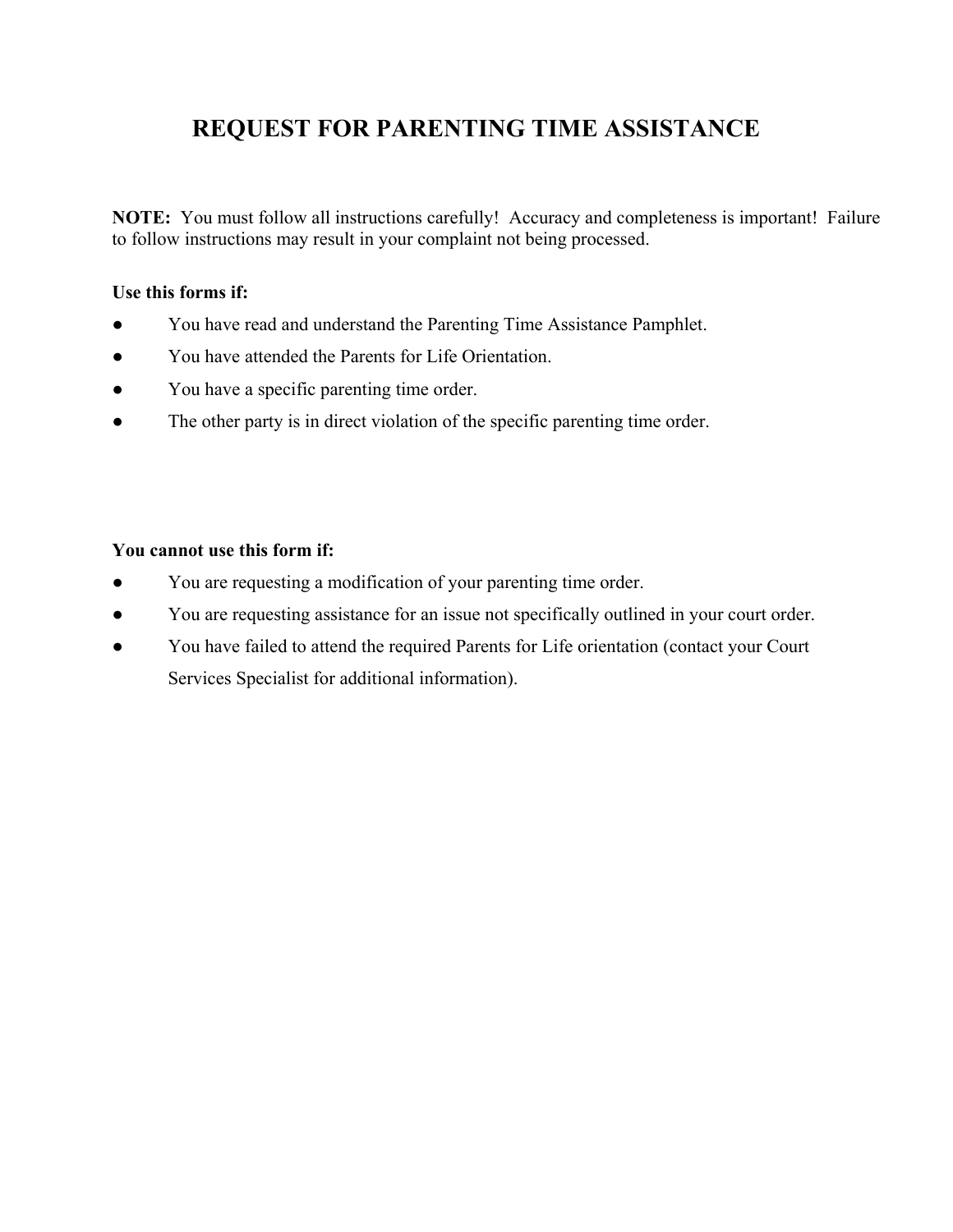## **PTE REQUEST FOR PARENTING TIME ASSISTANCE**

Mail to: Family Court Services; 3<sup>rd</sup> Floor, Hall of Justice, Muskegon MI 49442/Fax (231) 724-1108 Email to: Imaging@MuskegonCounty.net or use the submit button at the bottom of this form.

Family Court recommends that you attempt to resolve parenting time disputes with the other parent before contacting the Court.

**Family Court Staff will review each request and determine the appropriate response based on Restorative Justice Principles of Recognizing the harm to children, Taking responsibility for one's actions, and Repairing the harm and making commitments to enhance co-parenting for the benefit of the child(ren).** 

Please include a copy of your parenting time order or portion of the order you identify as being violated.

| JUDGE: |  |                                                                                                    | $DOCKET$ #:                                                                                                                                                                                                                                                                                                                                      |  |  |
|--------|--|----------------------------------------------------------------------------------------------------|--------------------------------------------------------------------------------------------------------------------------------------------------------------------------------------------------------------------------------------------------------------------------------------------------------------------------------------------------|--|--|
|        |  |                                                                                                    |                                                                                                                                                                                                                                                                                                                                                  |  |  |
|        |  |                                                                                                    |                                                                                                                                                                                                                                                                                                                                                  |  |  |
|        |  |                                                                                                    |                                                                                                                                                                                                                                                                                                                                                  |  |  |
|        |  |                                                                                                    | $STATE$ ${STATE}$ ${ZIP}$ ${STATE}$ ${ZIP}$ ${S}$                                                                                                                                                                                                                                                                                                |  |  |
|        |  |                                                                                                    |                                                                                                                                                                                                                                                                                                                                                  |  |  |
|        |  |                                                                                                    |                                                                                                                                                                                                                                                                                                                                                  |  |  |
|        |  |                                                                                                    |                                                                                                                                                                                                                                                                                                                                                  |  |  |
|        |  |                                                                                                    |                                                                                                                                                                                                                                                                                                                                                  |  |  |
|        |  |                                                                                                    | This/These child(ren) also has the following type of Family Court Case: $\Box$ Delinquency $\Box$ Neglect/abuse                                                                                                                                                                                                                                  |  |  |
|        |  | 1. With whom does the child(ren) live?                                                             |                                                                                                                                                                                                                                                                                                                                                  |  |  |
|        |  |                                                                                                    | 2. What is the date of your last parenting time with your child (ren)                                                                                                                                                                                                                                                                            |  |  |
|        |  |                                                                                                    | 3. What efforts have you made to contact the custodial parent for parenting time and/or to resolve this                                                                                                                                                                                                                                          |  |  |
|        |  | complaint?                                                                                         |                                                                                                                                                                                                                                                                                                                                                  |  |  |
|        |  |                                                                                                    |                                                                                                                                                                                                                                                                                                                                                  |  |  |
|        |  |                                                                                                    | 4. Do you know if a restraining or personal protection order has been issued against either party?                                                                                                                                                                                                                                               |  |  |
|        |  |                                                                                                    | $\Box$ Yes $\Box$ No If yes, what is the date of the order?                                                                                                                                                                                                                                                                                      |  |  |
|        |  | 5. Have you retained an attorney to assist you in parenting time enforcement? $\Box$ Yes $\Box$ No |                                                                                                                                                                                                                                                                                                                                                  |  |  |
|        |  |                                                                                                    |                                                                                                                                                                                                                                                                                                                                                  |  |  |
|        |  |                                                                                                    |                                                                                                                                                                                                                                                                                                                                                  |  |  |
|        |  |                                                                                                    | 8. Please describe in detail, but be as brief as possible, the incident that occurred that supports your position<br>that the parenting time order was violated. Please include dates and times of the alleged violation and witnesses<br>and authorities (if any) who were contacted. Be specific and do not give details about past incidents. |  |  |

 $\mathcal{L}_\mathcal{L} = \mathcal{L}_\mathcal{L} = \mathcal{L}_\mathcal{L} = \mathcal{L}_\mathcal{L} = \mathcal{L}_\mathcal{L} = \mathcal{L}_\mathcal{L} = \mathcal{L}_\mathcal{L} = \mathcal{L}_\mathcal{L} = \mathcal{L}_\mathcal{L} = \mathcal{L}_\mathcal{L} = \mathcal{L}_\mathcal{L} = \mathcal{L}_\mathcal{L} = \mathcal{L}_\mathcal{L} = \mathcal{L}_\mathcal{L} = \mathcal{L}_\mathcal{L} = \mathcal{L}_\mathcal{L} = \mathcal{L}_\mathcal{L}$ 

 $\mathcal{L}_\mathcal{L} = \mathcal{L}_\mathcal{L} = \mathcal{L}_\mathcal{L} = \mathcal{L}_\mathcal{L} = \mathcal{L}_\mathcal{L} = \mathcal{L}_\mathcal{L} = \mathcal{L}_\mathcal{L} = \mathcal{L}_\mathcal{L} = \mathcal{L}_\mathcal{L} = \mathcal{L}_\mathcal{L} = \mathcal{L}_\mathcal{L} = \mathcal{L}_\mathcal{L} = \mathcal{L}_\mathcal{L} = \mathcal{L}_\mathcal{L} = \mathcal{L}_\mathcal{L} = \mathcal{L}_\mathcal{L} = \mathcal{L}_\mathcal{L}$